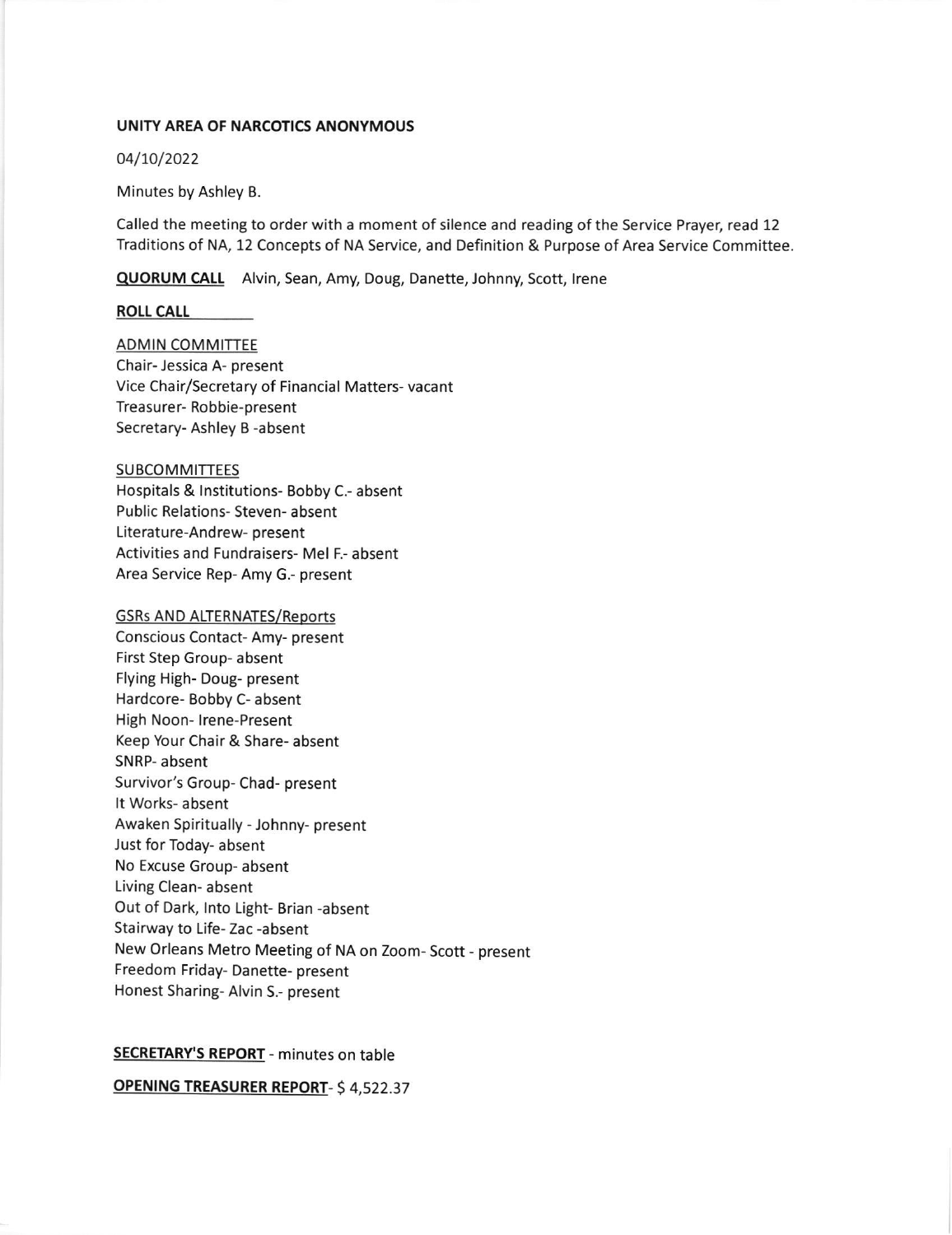## GSR REPORTS

Conscious Contact- Amy- verbal report First Step Group- absent Flying High- Doug- verbal report Hardcore- Bobby C- absent High Noon- lrene-verbal report Keep Your Chair & Share- absent SNRP- absent Survivor's Group- Chad- verbal report It Works- absent Awaken Spiritually - Johnny- verbal report Just for Today- absent No Excuse Group- absent Living Clean- absent Out of Dark, lnto Light- Brian -absent Stairway to Life- Zac -absent New Orleans Metro Meeting of NA on Zoom-Scott - verbal report Freedom Friday- Danette- verbal report Honest Sharing- Alvin S.- verbal report

ASR REPORT- Please see attached report. A&F Committee approved \$250 for the gumbo cookoff.

## SUBCOMMITTEE REPORTS

Hospitals & lnstitutions- Bobby- absent Public Relations- Steven- absent Literature- Andrew- See attached report A&F- Mel F.- absent MAILBOX REPORT- The mailbox was not checked

### OLD BUSINESS:

. None

### NEW BUSINESS:

- . A motion was made by Danette P seconded by Johnny to donate 5100 to regional.
- . Nominations for upcoming elections will be in May, Elections will be in July. Please announce in meetings.
- . The literature subcommittee submitted a budget. No other committee has submitted their budget.

# TREASURER'S CLOSING REPORT: \$4,137.20

# **MOTION TO CLOSE**

Amy motioned to close and Alvin seconded

Closed with moment of silence and the serenity Prayer.

# NEXT AREA IS SUNDAY MAY 15th, 2022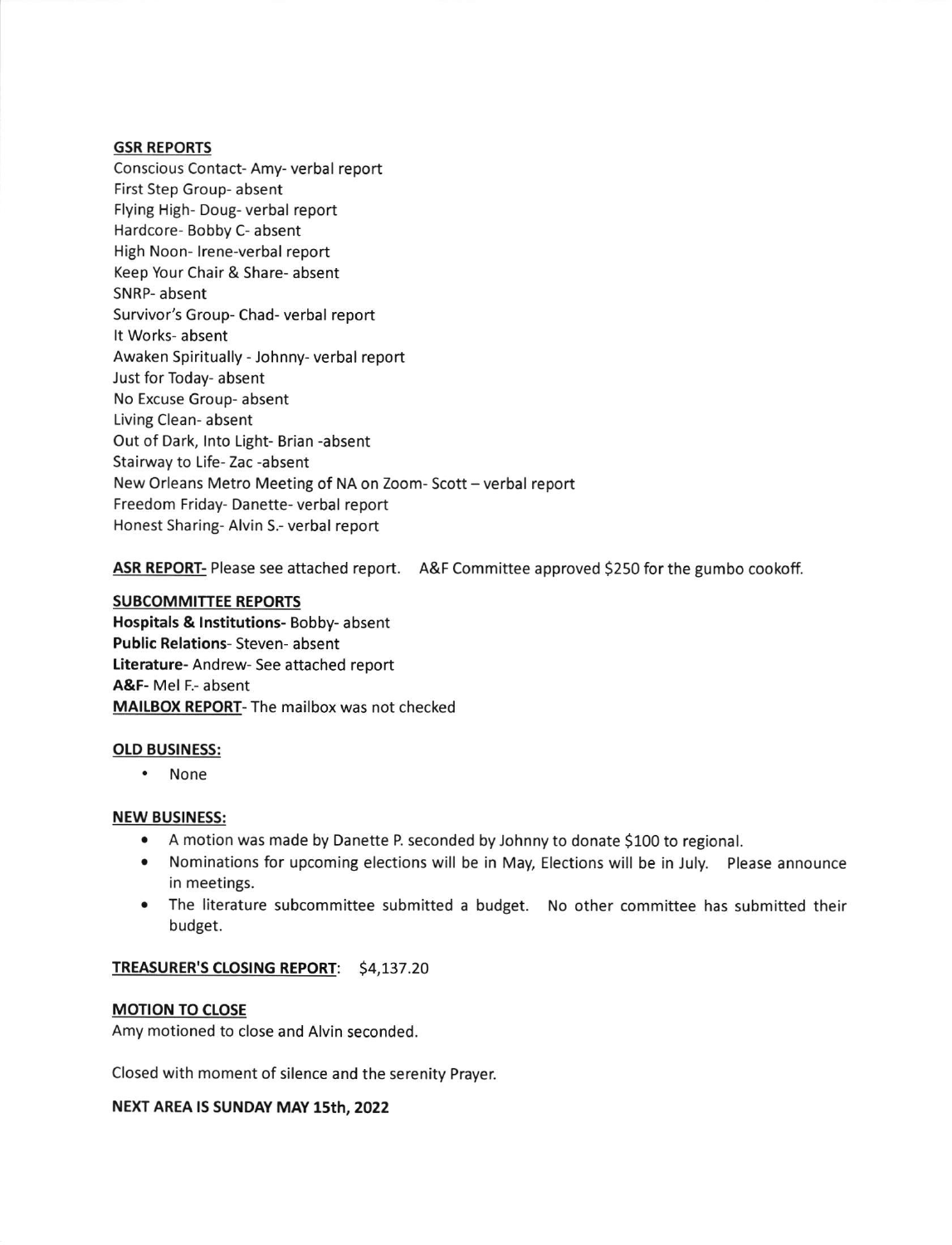| <b>Unity Area of Narcotics Anonymous</b><br><b>GSR Report Form</b>        |
|---------------------------------------------------------------------------|
| Group Name: <u>NO METRO MEETING OFNA</u> Date: 05APROZZ                   |
| When is Group Conscience? $TUESDAYBEFORE AREF A$                          |
| GSR Name: SCOTT M                                                         |
| GSR Address: $4157$ OLE M ISS DR                                          |
| GSR Email Address: $\widehat{ARES 946506}$ $\stackrel{\frown}{GHHIL}$ COM |
| GSR Phone Number: $(636) 699662$                                          |
|                                                                           |
|                                                                           |
|                                                                           |
| Average Weekly Attendance: 7                                              |
| Average Newcomers Per Meeting: (                                          |
| Average $7th$ Tradition Donation: $\frac{2}{5}$ , $\frac{2}{1}$ , 33      |
| Area Donation: \$_                                                        |
| Literature Order: \$                                                      |
| Group Report (Comments, Concerns, Special Needs, Etc.):                   |
|                                                                           |
|                                                                           |
| <b>Narcotics</b>                                                          |